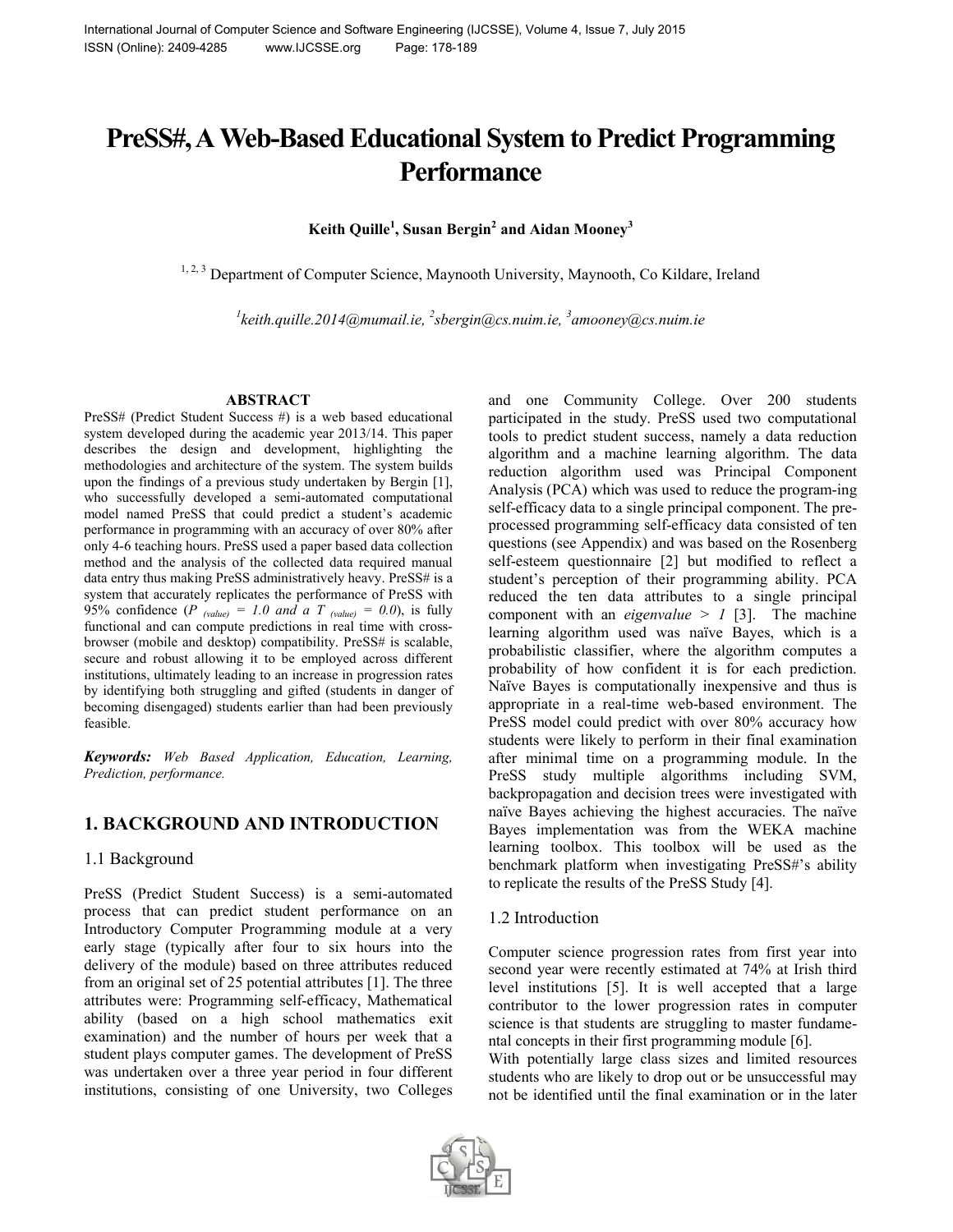stages of the module when it may be too late to introduce interventions. The PreSS model was able to identify weak students at an early stage of the module specifically between four to six hours into the delivery of an introduction to programming module [1].

The PreSS study used a paper based data collection method and thus it was time consuming to gather and input the data. This made PreSS restrictive in the size of a study that could be carried out due to the administration. Furthermore, if PreSS was to be used across multiple institutions with large student numbers, administration would grow considerably and may inhibit the use of the tool in its current form or introduce human error. The analysis of the collected data is also time consuming, as each entry has to be manually entered into the computational machine and each data field has to be manually validated before entry. These overheads in terms of administration and analysis resulted in a highly time consuming process. The goal of the work presented in this paper is to develop a web based system named PreSS# which has PreSS at its computational core. PreSS# could be used as a tool in an educational environment that would allow educators to make informed decisions about methodologies, differentiation and interventions at an earlier stage that will enable both weak and strong students to achieve their highest potential. Additionally a large scale study could be completed using PreSS#, examining the current effectiveness of the PreSS model, given the change in landscape of the technology domain since the original work by Bergin.

Before the project commenced, software requirements were elicited in the following four domains: security, user, device and system. The specific software requirements for each domain are referenced by an ID tag which is used throughout the paper when referring to a specific requirement and are shown in Table 1; for example if the Software Requirement in Table 1 had an ID of 1, the reference will be (SR1).

| Table 1: Software requirements for the development of PreSS# |  |  |  |  |
|--------------------------------------------------------------|--|--|--|--|
|--------------------------------------------------------------|--|--|--|--|

| <b>ID</b>       | Domain   | <b>Description</b>   | <b>Rational</b>         |
|-----------------|----------|----------------------|-------------------------|
| SR <sub>1</sub> | Security | IP address capture   | Track users of system,  |
|                 |          | of user              | in case of a breach     |
| SR <sub>2</sub> | Security | Encryption of all    | If sever is breached,   |
|                 |          | content              | data is unusable        |
| SR <sub>3</sub> | Security | XXS, CSFR and        | Three main cyber-       |
|                 |          | brute force          | attack methods          |
|                 |          |                      | needing attention       |
| SR4             | Security | <b>HTTPS</b>         | Encryption during       |
|                 |          |                      | transit                 |
| SR <sub>5</sub> | Security | Authentication       | Robust authentication.  |
|                 |          |                      | user details encrypted. |
| SR <sub>6</sub> | User     | User creation        | Allow rapid creation    |
|                 |          | $(single \&$<br>bulk | of large number of      |
|                 |          | upload)              | users                   |
| SR7             | User     | Reset<br>user        | Reset (not view to      |
|                 |          | password             | change)<br>user         |
|                 |          |                      | password if required    |
| SR8             | User     | Training<br>data     | Allow rapid creation    |
|                 |          |                      |                         |

|                          |        | $(single \&)$<br>bulk<br>upload)         | training<br>of large<br>instances                             |
|--------------------------|--------|------------------------------------------|---------------------------------------------------------------|
| SR9                      | User   | Prediction system                        | Real time<br>system,<br>with<br>reporting<br>facilities       |
| <b>SR10</b>              | User   | Roles: student,<br>lecturer and admin    | Roles used for<br>controller<br>specific<br>access            |
| <b>SR11</b>              | User   | Student can only<br>take survey once     | Survey only required<br>once                                  |
| $\overline{\text{SR12}}$ | User   | and<br>Lecturer<br>admin reset<br>survey | redo<br>Student can<br>survey if needed                       |
| <b>SR13</b>              | Device | Device<br>compatibility                  | Phone, tablet, PC and<br>smart TV, HTML5<br>and CSS3          |
| <b>SR14</b>              | Device | Dynamic controls                         | Web controls change<br>to be intuitive<br>on<br>native device |
| <b>SR15</b>              | System | &<br>Development<br>deployment           | Fast development and<br>deployment required                   |
| <b>SR16</b>              | System | of<br>Separation<br>concerns             | Development in<br>an<br>MVC architecture                      |
| <b>SR17</b>              | System | <b>PCA</b>                               | Integration of PCA<br>into the system                         |
| <b>SR18</b>              | System | Naïve Bayes                              | Integration of naive<br>Bayes into the system.                |

# **2. PLATFORM SELECTION**

#### 2.1 Server Selection

Selection of an appropriate software platform is vital in developing a secure, robust and reliable system. The two major leading software platforms are Ubuntu Server (Java) and Microsoft Server 2008R2 (.NET). There have been many debates over which platform is superior based on market share, pricing etc. Market share is highly variable based on time and the area of deployment [7] and pricing can be considered less important if the quality of the system is a priority, thus attributes such as security, vulnerabilities and performance are considerably more important here given the nature of the student data being processed and the real time performance requirements. These criteria are paramount if PreSS# as a tool is to be used across multiple institutions with large student numbers. This section discusses security, vulnerabilities and performance in detail and concludes with platform and language selection.

## 2.2 Security and Vulnerabilities

Security was a major factor in the selection of an overall platform. A recent study of vulnerabilities and errors in .NET and Java found, other than input data validation vulnerabilities (which have been addressed in the latest release of .NET), IIS (Internet Information Services, the .NET web server) was less vulnerable than Apache (Ubuntu Server Web Server) in every other examination of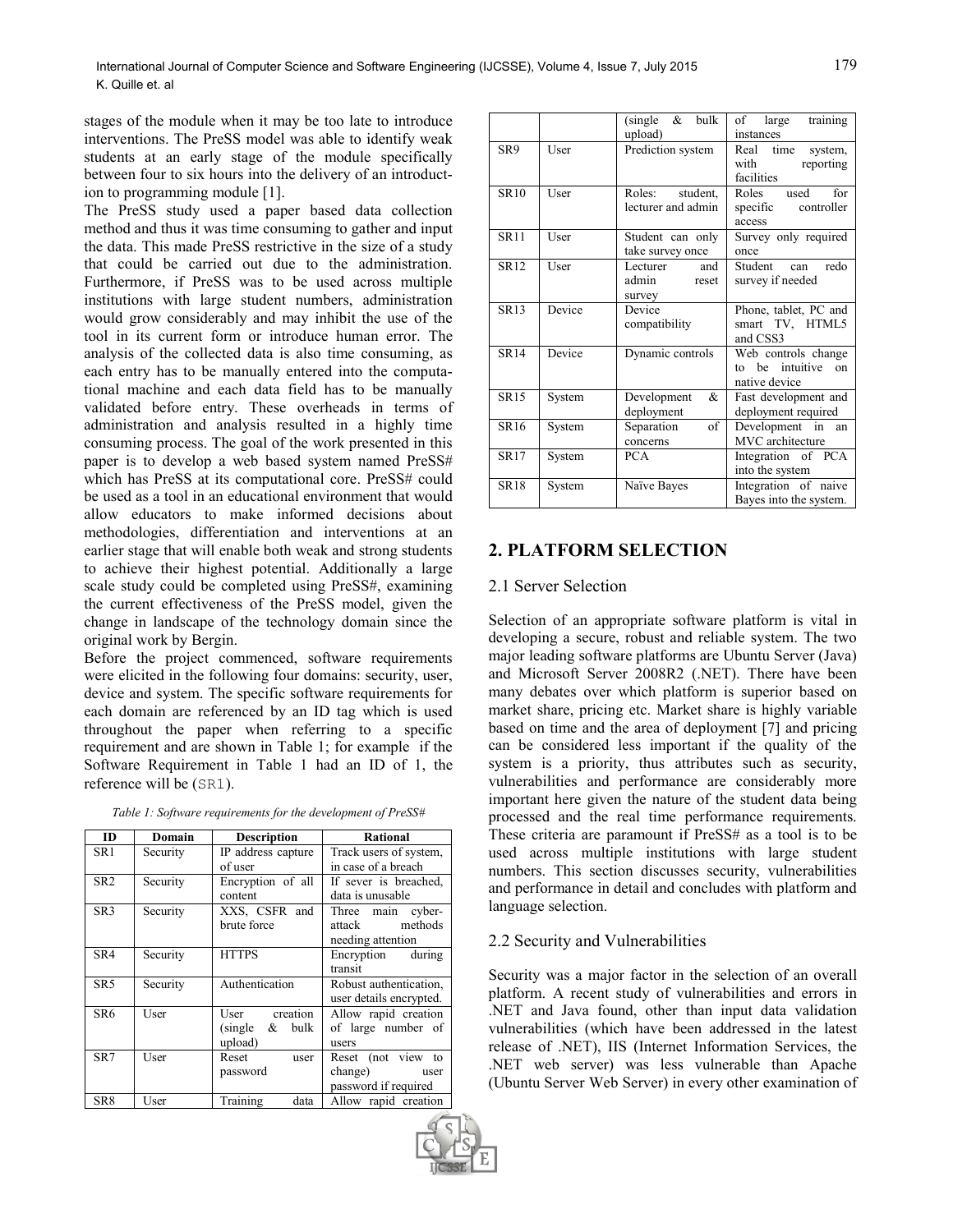error including access validation, configuration and design errors [8]. Similarly, a study on security focusing on encryption concluded that most Java encryption API's demonstrated relatively poor performances on the Linux platform as compared to those on the Windows platform [9]. One example of the poor encryption performance in Java was the openSSL vulnerability, referred to as "Heart bleed" [10] which was present on the Apache system, but as Windows used a different SSL (SChannel) it was unaffected by this vulnerability.

## 2.3 Performance in Database Management Systems

Performance relating to data storage and retrieval is key to a real-time system, with large data sets. The Microsoft platform typically uses Microsoft SQL Server whereas Apache typically uses MySQL. These two database management systems (DBMS) are associated with .NET and Java respectively. A study by Bassil [11] analysed the performance of several DBMS which included SQL Server 2008 R2 and MySQL 5.5. The database design was identical on each DBMS, which included 15 distinct tables and relationships with 1,000,000 records. The study consisted of running ten queries varying in complexity from a simple select-all query to highly mathematical complex queries, thus completing a thorough analysis of the performance of each DBMS. Bassil measured the length of execution time of each query and found that SQL server 2008R2 was 1% faster over the ten queries and also faster in 80% of the individual queries [11].

#### 2.4 Server and DBMS Conclusion

Even though there is a lot of public debate over which platform and DBMS to use, the studies analysed have provided evidence that the Microsoft Server is arguably less vulnerable, has faster execution times and has a more robust encryption algorithm than Apache [8]. The Microsoft platform was chosen as a suitable platform for the development of the web-based educational system. Server 2008R2 and SQL Server 2008R2, both the market leaders in the Microsoft platform range were selected. The server used was a VPS server, located in a European data centre. Additional security consisted of an industry standard hardware firewall (Cisco ASA 5500), which only allows remote access to the server operating system via RDC (Remote Desktop Connection) from valid Irish IP address ranges thereby narrowing the possibility of geographical attacks. The web system hosted on IIS can be accessed via the HTTPS port, 443. Access via the Remote Desktop Services (RDS) was secured with SSL encryption and the latest server updates were automatically installed.

2.5 Language Selection

The initial short-listing of possible languages was based on the use of the Model-View-Controller (MVC) architecture as shown in the MVC architecture diagram in Figure 1. This architecture was selected based on the separation of concerns (SoC) design principle which fulfils the requirements of PreSS# with modular and secure development at the forefront (SR16). In MVC the architecture is composed of three separate interconnected parts. The Controller is the core and is implemented on the server side. The Controller returns generated Views to the user and the Controller get its data from Models which consist of Plain Old CLR objects (POCO). The language short list consisted of MVC4 .NET and Rails for Ruby, both of which use MVC architecture. Both languages have their own variation of MVC. Microsoft .NET was selected as the development language as the authors have several years of experience developing in .NET and it was felt that this experience would lead to faster development. In addition .NET easily integrates with the selected platform (Microsoft Server 2008R2) and DBMS (Microsoft SQL Server 2008R2) and includes some additional factors not found in Rails for Ruby, which include data annotations and the Entity framework which can increase the speed of development. Both of which will be expanded upon in the



following sections.

*Fig. 1. MVC architecture diagram*

## **3. DESIGN OF PreSS#**

The design specification is illustrated by Figure 2 and Figure 3. Figure 2 illustrates the UML case diagram for all three types of users, outlining each case that the user may access (SR10). Figure 3 illustrates the UML diagram of the MVC architecture used with the actors accessing the Views from the Controller. If the actor is a student they may then complete the form in the View which is returned to the Controller. The Controller then validates the data in

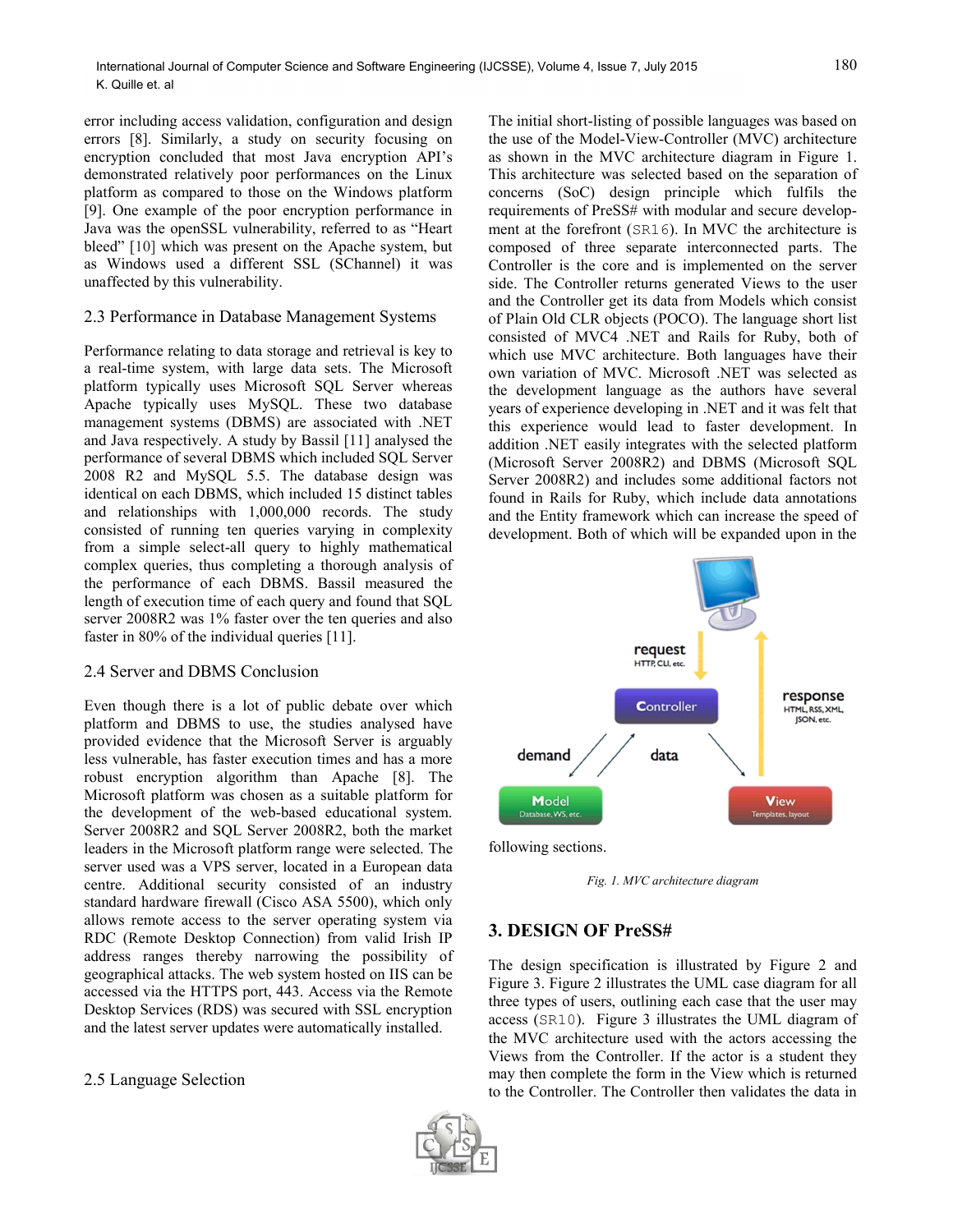the form (if there are any validation errors, the same View is returned to the student with validation error messages, and this is repeated until the validation passes), and passes the data into the naïve Bayes and PCA models to compute the predictions. The predictions are returned to the Controller which may be sent to a lecturer/ teacher via a View.



*Fig. 2. UML use case diagram for the three types of users.*



*Fig. 3. UML architecture diagram of PreSS#*

## **4. DEVELOPMENT OF PreSS#**

#### 4.1 Development Overview

The development phase of PreSS# composed of three parts: PCA and naïve Bayes model development (Section 4.2), integration of both models into PreSS# (Section 4.3) using the MVC Controller and the development of the web systems interface and front end (MVC Views that are generated by the Controller, Section 4.4) focusing on the system requirements set out in Table 1. At each stage of development an Agile approach was adopted focusing on iterative development and constant testing. The testing will be discussed further in section 5.

#### 4.2 PCA and Naïve Bayes Development

Two separate model classes were independently developed and then examined to determine if they could accurately replicate the results of the two techniques used in PreSS, namely PCA and naïve Bayes. These models could then be integrated into a web-based solution. The models were developed using C# .NET and the Accord.Net machine learning framework [12]. To test input sets of different sizes and validate the two models, separate systems were developed to allow multiple variant test cases to be investigated. These systems could also be used for future work and investigations or for standalone PCA and naïve Bayes calculations.

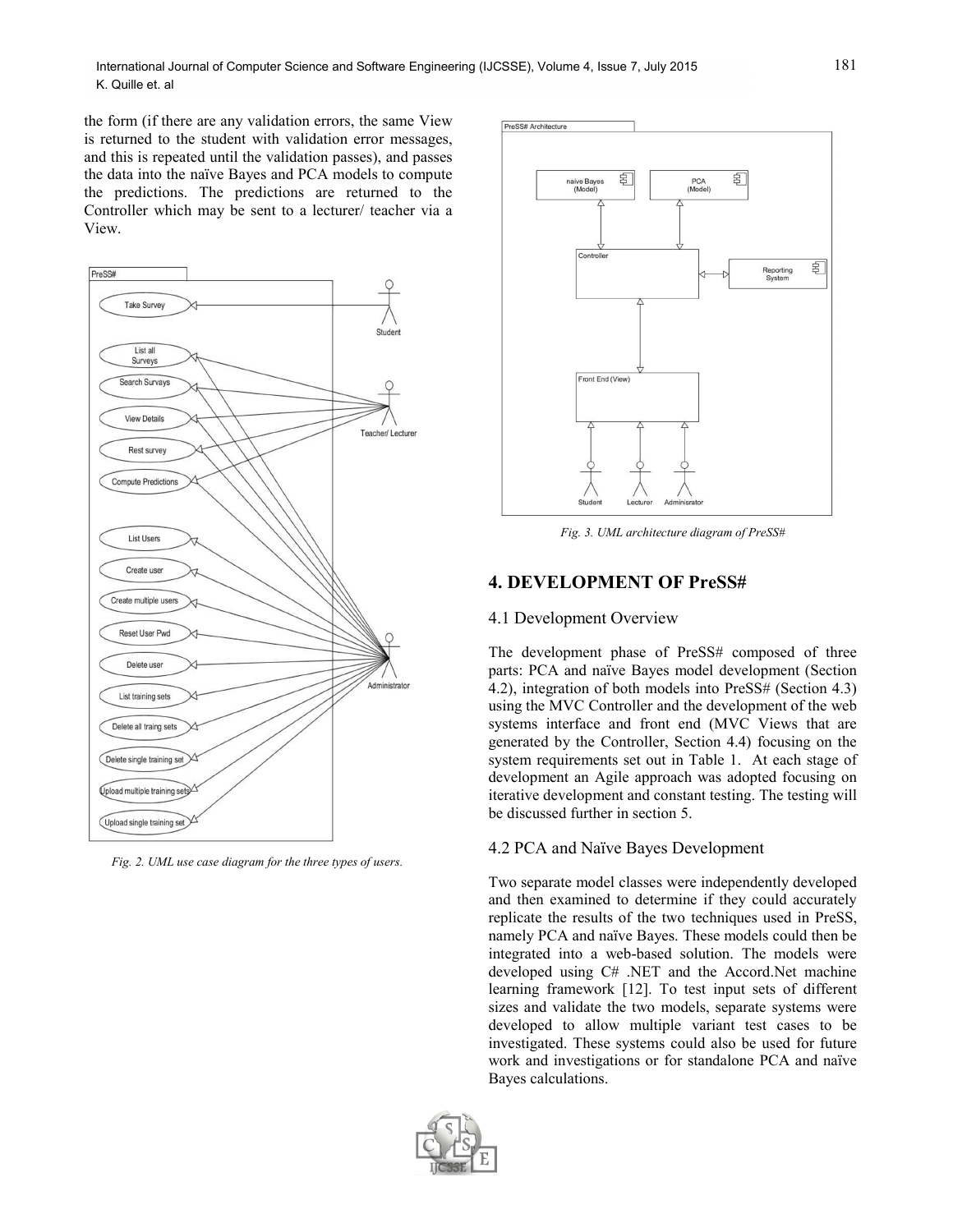#### 4.2.1 PCA Overview

PCA plots all data points in a multi-dimensional space. PCA essentially performs an orthogonal transformation (rotation of data in multi-dimensions) to find the covariance eigenvectors with the largest eigenvalues which represented the largest distribution or effect of the data set, hence selecting the principal component. This was implemented in PreSS selecting *eigenvalues > 1*, to reduce the 10 questions of the programming self-efficacy attribute to one principal component [1, 3]. This can be repeated for subsequent components to find the second principal component etc. A graphical illustration of this rotation of data in multi dimensions (one dimension per attribute used) can be seen in Figure 4, where it can be seen that the data is rotated until the largest eigenvalue is found, which is illustrated by the additional arrows on the figure.



*Fig. 4. Principal Component Analysis showing an example of covariance eigenvectors with the largest eigenvalues illustrated by the additional arrows.*

#### 4.2.2 PCA Application

The .NET PCA model was created in a separate class library and allowing for future integration into PreSS# and other systems if necessary. The PCA application was developed to allow data sets of different size and format to be tested before it was finally integrated into the web system. This was essential as the data set size in future studies may vary significantly. The system also calculated the first, second and third principal components allowing for further properties to be examined throughout future studies if required. It is worthy to note that PreSS only used the first principal component after determining no improvement to accuracy could be made by using subsequent components. The system was able to open files in two formats which allowed for quick loading of different test data, either from WEKA (.ARFF format) or from Comma Separated Values (.CSV) file formats. The results were added to a visual output form and the system



allowed for the export of the results either via .CSV format or to print the data. A visual reporting tool was also developed to graphically display the first principal component to aid the user in visualising the first principal components for any post-hoc analysis of the data.

#### 4.2.3 Naïve Bayes Overview

Naïve Bayes is a probabilistic machine learning classifier which assumes that each attribute is of the same importance as every other attribute. Naïve Bayes by its nature is a relatively low computationally intensive algorithm as shown by Eq. (1). This makes naïve Bayes suitable for real time processing [4]. Another advantage of naïve Bayes is that for each prediction the algorithm can compute a probability value of how confident it was of the categorisation/prediction.



$$
P(c \mid \mathbf{X}) = P(x_1 \mid c) \times P(x_2 \mid c) \times \dots \times P(x_n \mid c) \times P(c) \tag{1}
$$

The probability returned from a naïve Bayes calculation is used to predict the success or failure of a student. A prediction value P, where  $0.0 \le P \le 0.5$  will classify a student as a weak student and a prediction value of P, where  $0.5 \le P \le 1.0$  will classify a student as strong. This prediction value P, is also used as a measure of how confident naïve Bayes is in its prediction, which is strongest at a probability of one and zero respectively. This confidence is weakest when the probability is approaching the value of 0.5. For example, a student who was classified as a strong programmer with a prediction value P of 0.521 can be reclassified as a borderline-strong student and included in any interventions to improve their likelihood of success.

#### 4.2.4 Naïve Bayes Application

A standalone system was developed to investigate the Accord.Net naïve Bayes ability to replicate the findings of the PreSS study while also validating the PCA of PreSS itself [1, 12]. This system was also developed to test input data sets varying in type and size allowing for the possibility of multiple investigations such as holdout testing and future pilot studies when they are completed. All data was classified as continuous using the Accord.net <IUnivariateDistribution> composite data type. The system also produced the probability (confidence) of each classification as shown in Figure 5. This was also very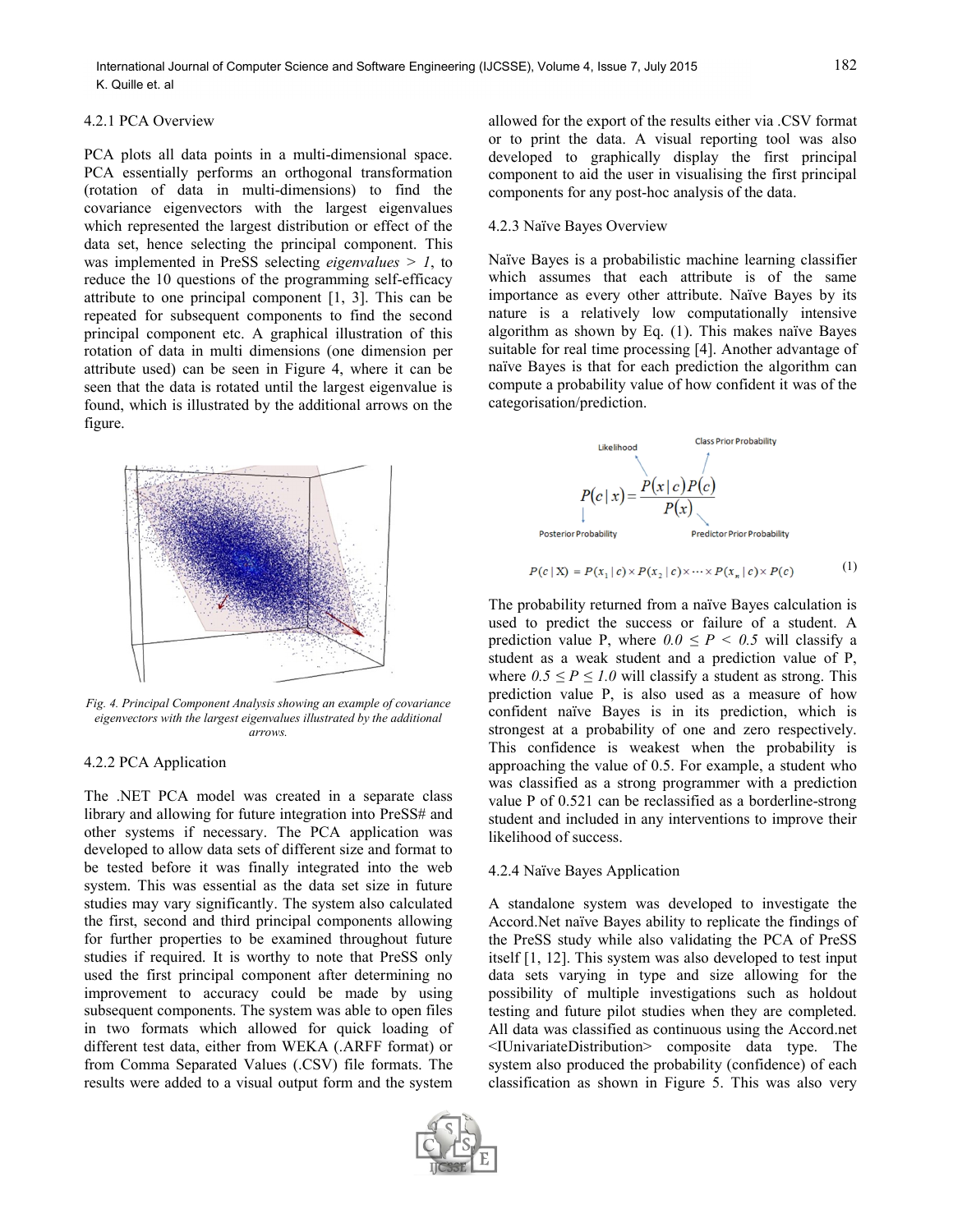useful for testing the model as if both .NET and/or WEKA produced a different classification this could be used as a measure of variance between the predictions.



*Fig. 5. A screen shot of the naïve Bayes application developed running on the PreSS study, showing the probability break down of each classification.*

The results table also contained a confusion matrix, as shown in Figure 6. A confusion Matrix is a table representing the breakdown of the predictions into four categories that include, the number of strong students that the system predicted to be strong, the number of strong students that the system predicted to be weak, the number of weak students that the system predicted to be weak and finally the number of weak students that the system predicted to be strong.

| File Data Options                     |                        |               |   |
|---------------------------------------|------------------------|---------------|---|
| Training Set   Test Set   Results     |                        |               |   |
| <b>Test results</b>                   |                        | : 28/07/2014  | ▴ |
| <b>Correct Clasifications</b>         |                        | .81           |   |
| <b>Incorrect Clasifications</b>       |                        | $\cdot$ 21    |   |
| Total in test run                     |                        | : 102         |   |
| <b>Correctly Classified Instances</b> |                        | $-794118%$    |   |
| Incorrectly Classified Instances      |                        | $: 20.5882\%$ |   |
| ======                                | Confusion Table $====$ |               |   |
| <b>Ones Correct:</b>                  | 29                     | 70 73%        |   |
| Ones failed:                          | 12 <sup>12</sup>       | 29.27%        |   |
| 0's Correct:                          | 52                     | 85.25%        | Ξ |
| $0's$ failed :                        | g                      | 14 75%        |   |

*Fig. 6. A screen shot of the naïve Bayes application developed running on the PreSS study, showing the confusion matrix.*

Ten-fold cross validation (10FCV) was also implemented. This is a best practice method to avoid over fitting [4] with machine learning algorithms. This method is far more involved than a hold-out method (this is where the data set is split into two groups with one group used for training and the other group used for testing) as it uses every sample in a data set for both testing and training. This reduces the chances of over fitting by removing any bias that the holdout method may have introduced.

10FCV starts by first randomising the data set and then the data is split into 10 folds of approximate equal size, this is the most commonly used fold size [4]. If the data set size does not allow for equally divided folds, the sets are created as per Table 2 on 102 data samples. The data did not divide equally into ten folds so the remaining data is evenly dispersed into the folds starting at fold one, then fold two as needed [4].

*Table 2: Example of 10 folds, how the data is split before training / testing begins with the PreSS study containing 102 samples.*

|        | Data Set Size = $102$ Folds = $10$ |    |    |    |    |    |    |    |  |
|--------|------------------------------------|----|----|----|----|----|----|----|--|
|        |                                    | 10 | 10 | 10 | 10 | 10 | 10 | 10 |  |
| (Fold) |                                    | C  | D  | E  | F  | G  | H  |    |  |

Once the data is split into the 10 folds, 10FCV holds one fold out for testing and trains on the remaining folds. For example, using the data in Table 1, fold A is used for testing and the naïve Bayes model is trained on Folds B – J. This process is then repeated using the next fold (fold B) for testing and trains on the remaining folds. This is repeated for all ten folds. This allows every entry fold to be tested on an independent training set, without the same entry being used for both training and testing. The results are then averaged and used as the final predictions as if it was only one test. 10FCV was not part of the Accord.NET framework so it had to be developed separately in this application. 10FCV was required for comparison testing of the models of WEKA and .NET as WEKA has 10FCV as a standard feature and it was the method used in the PreSS study to obtain the overall accuracy of the model [1].

## 4.3 PCA and Naïve Bayes Integration into PreSS#

The naïve Bayes and PCA models were integrated into the overall system and this can be seen in Figure 7 (SR17, SR18). The web application can have multiple controllers for separate tasks such as authentication, roles and computation. A Controller was developed to handle the interaction with the naïve Bayes and PCA models, named TestingController. A third Model (class) named NBResult was also developed which was used as a reporting model for logging the naïve Bayes predictions (SR9).

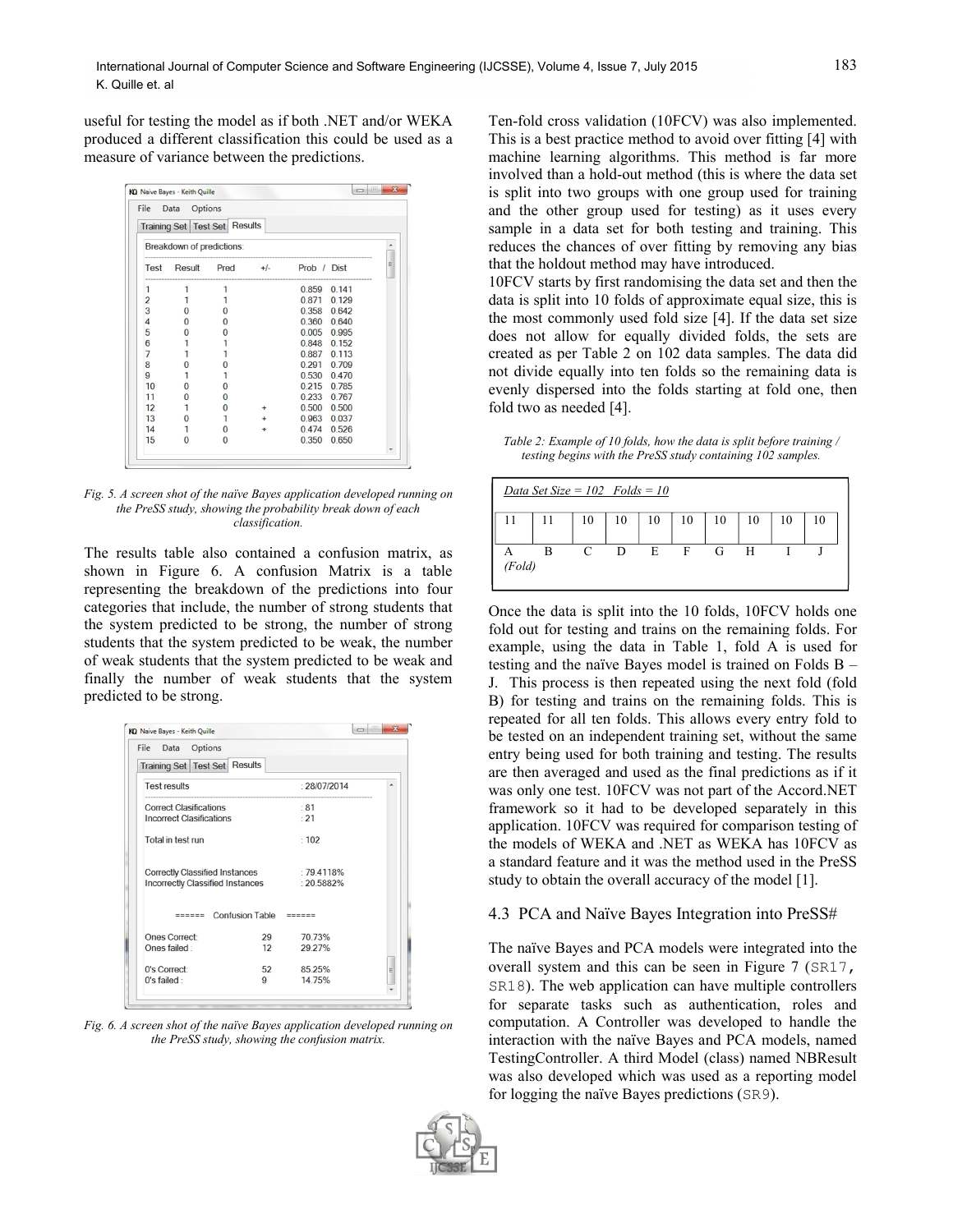

*Fig. 7. UML class diagram showing the PCA and naïve Bayes classes interacting with the TestingController.*

#### 4.4 Development of PreSS# Front End

The overall development of the front end of PreSS# was broken down into four sub areas, namely; ease of use, rapid development methods, security and services. At each stage references will be made to the software requirements as outlined in Table 1 using the ID.

## 4.4.1 Ease of Use

Ease of use and device compatibility was a primary focus of PreSS#. HTML5 was used in conjunction with CSS3. The development of the front end Views in HTML5 allowed the package to be dynamic on multiple device platforms. HTML5 is adapted for strong mobile integration which is a key feature for the long term success of the web system, as a large increasing proportion of current internet access is on varying mobile devices (SR13).

Razor was used to enhance HTML5. Razor is a programming syntax used to develop dynamic web pages. Razor is written in C# and is classified as a "view engine" and is written directly into the raw HTML View and is run server side before the View is returned to the client. This can eliminate the need for multiple pages by creating a single page with conditional Razor statements, for example depending on mobile or desktop requests Razor will select different controls as it is processed on the server side before the HTML is generated allowing dynamic pages to be produced depending on the device requesting it, without having to create multiple pages with similar content. In PreSS# Razor was used extensively (SR14, SR15).

## 4.4.2 Rapid Development Methods

#### *4.4.2.1 Razor*

One feature of models in MVC is the ability to pass a model or a list of models from a Controller into a View. Once passed into the View, Razor was able to parse the model or list of models and create controls, such as, tables using iteration, to display each of the models properties. Razor also had the use of IntelliSense (context aware automatic code completion) which allowed for faster development (IntelliSense is aware of Models and variables in the scope of that View) in a more abstract manor. Razor was able to significantly reduce the development time needed for views (SR15).

#### *4.4.2.2 Data Annotations*

Data annotations are a method of describing validation rules (such as a range for values and error messages) and Database properties (such as a primary Key or Nullable field) which are written into the model as part of its properties. When the View used a Model these data annotations were also used for data validation on forms in Views; if the data annotation was changed in the Model this filtered into every View. This method of validation removed the need for the creation of multiple additional java scripts significantly reducing development time and was a more robust method ensuring consistency for the user with every instance of the Model in different Views having the same validation (SR15).

#### *4.4.2.3 Entity Framework*

The Entity framework consists of an object-relational mapper that works with Models (POCO objects) and translates the Models to relational data storage. A class named DB was developed which contained properties (collection of the models), which in turn translate to the tables in the physical database; this is shown in Figure 8. The DB class is the Entity access control to the live Microsoft SQL Server database.

If no database exists either in development or at release, Entity will create a database matching the schema outlined in the collection of models in the DB class thus allowing the authors to focus on the development of the application and models, and not the SQL database development, saving a considerable amount of development time (SR15).

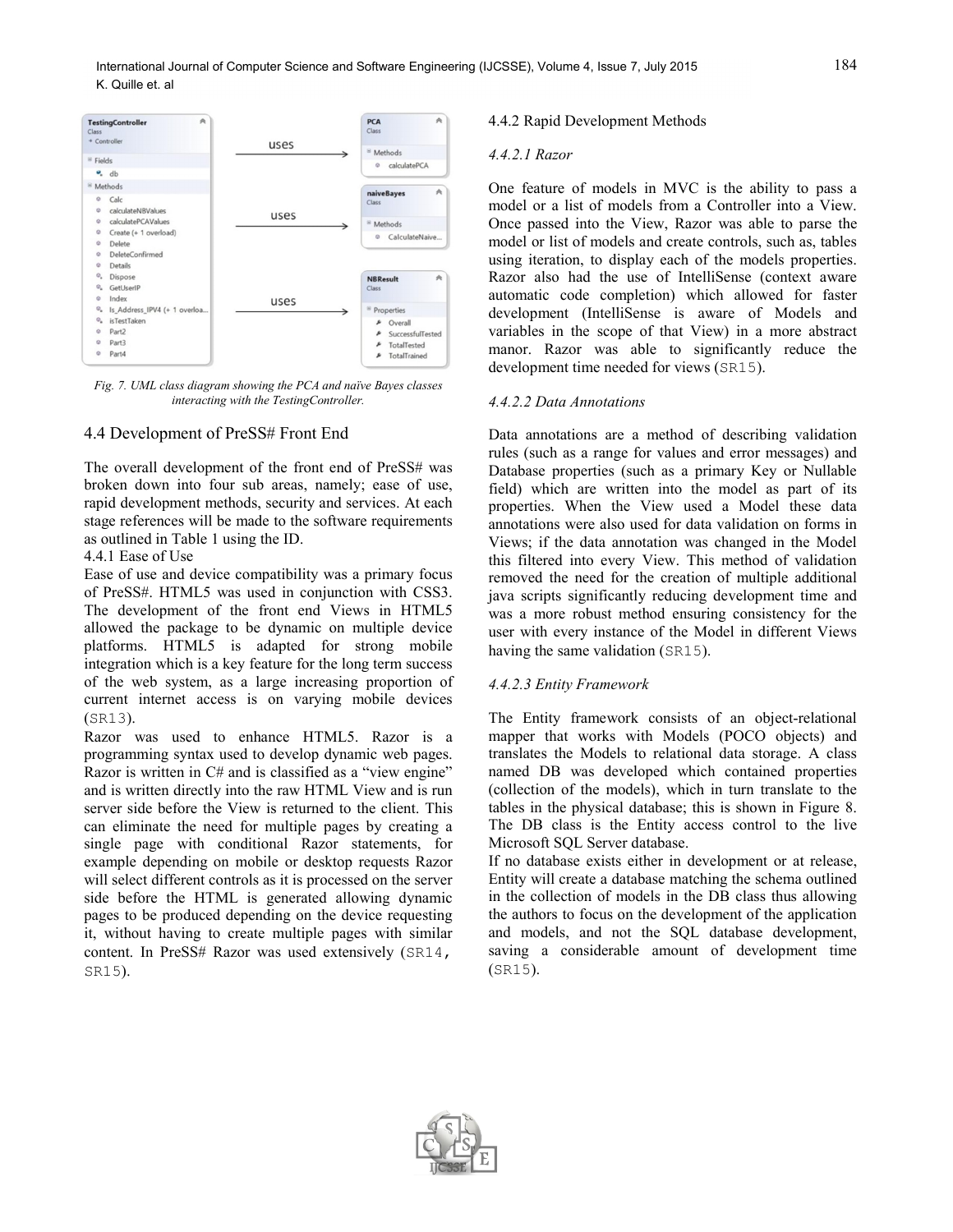

*Fig. 8. Illustration of Entity class and the Models (properties) used.*

#### *4.4.2.4 LINQ*

In the Controllers LINQ (Language-Integrated Query) was used in preference to using SQL (Structured Query Language). LINQ consists of a native  $C#$  data querying language and was able to query the list of models using native C# code replacing the need for SQL statements. LINQ was integrated with IntelliSense and was able to produce run time compile errors, two features that SQL does not exhibit, thus leading to significant gains in terms of development time as well as debugging time (SR15).

#### 4.4.3 Security

#### *4.4.3.1 Authentication*

Authentication was handled by the ASP.NET web security model which validates and manages users and roles; this model was modified to accommodate additional properties required for this web system such as school and institution details. This model was also used for access control to Controllers which could be sub divided by user roles, which allowed for hierarchical access control for users in specific roles. A single view could also be customised for different roles, both contributing to a faster development of a secure and robust system (SR5).

#### *4.4.3.2 Encryption*

Password data is hashed by the .NET web security and a cryptography class was developed to encrypt all the data stored in the system using the AES standard with a 256 bit key. This class uses a salt function to prevent standard dictionary attacks on the data. All data stored in the database was encrypted using this class. The data in transit is encrypted by Microsoft IIS7 using HTPS with SSL. (SR2, SR4).

#### *4.4.3.3 Attack Prevention*

To address automated brute force log in attacks, a three attempt system was developed. The user after three failed log in attempts is locked out of the system for ten minutes (SR3). The IP addresses of each student surveyed were also logged (SR1). Cross site scripting attacks (XXS) were addressed with HTML encoding using Razor in all HTML input and retrieval fields so if a malicious java script is injected into the site or database only the raw HTML is displayed making the script redundant when it reaches the browser (SR3) Cross site forgery requests (CSFR) were also addressed by sending two independent random tokens to the view, one as a cookie and the other token was randomly hidden in a field on the form. On the submission of the form both tokens are required by the controller, otherwise the server rejects the request (SR3).

#### 4.4.4 Services

Three roles were created: administrators, lectures and students, each with different levels of functionality (as shown in the use case diagram in Figure 4) (SR10)

- **Administrator:** Can create users on the system, delete users, modify a user's details, reset passwords, upload training set(s), run prediction analysis with a more detailed report than a teacher would receive and observe the survey (SR6, SR7, SR8, SR12)
- **Lecturer:** Can see surveys taken, allow students to retake a survey if needed, and can run prediction analysis with a limited report (SR12).
- **Student:** Can only sit a survey once and cannot redo it unless sanctioned by a teacher; the sequence diagram is shown in Figure 3 in Section 3.4 (SR11)

Administrators can upload users in batch mode via a .CSV file (SR6). The system validates the data upon uploading and returns a log of each entry, containing details of its success or failure (and the cause of any validation error). This bulk upload of users would be very beneficial for large institutions. The training data set can also be bulk uploaded via a similar function.

# **5. TESTING PreSS#**

The next phase was to test and validate the PreSS# web based system itself. For this testing phase the focus was on user interactions and validation of those actions to ensure that the web based system features and actions passed all test cases. There was both alpha and beta test cases. The

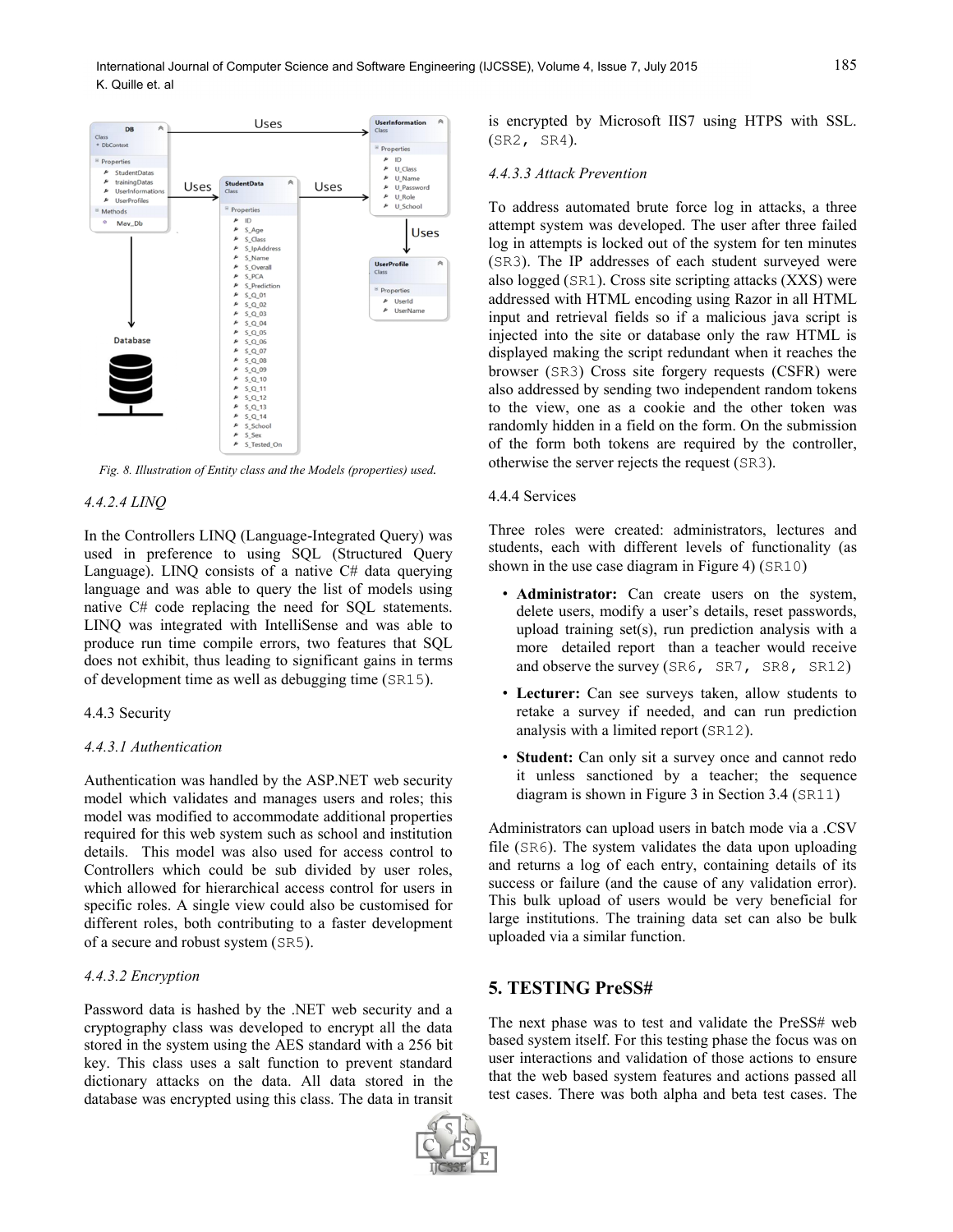alpha investigations were white box testing at each phase of development. The beta investigation was a pre-pilot study conducted in the 2013-14 academic year which consisted of 34 users using multiple device types; this will be expanded upon further in Section 5.2.

## 5.1 Alpha Testing

White box alpha testing was completed at each stage of the system development. Table 3 shows the twelve main test cases which consisted of class, API and method testing. As both the PCA and naïve Bayes classes were previously examined they are not considered in these test cases. As mentioned in Section 4.1 an agile approach was used, where the test cases were completed iteratively throughout the development to allow each phase to be validated and the next phase built upon this validated phase.

| N <sub>0</sub> | <b>Description</b>                                                   | <b>Result</b>                                                                                                                                                                                                                                                                                                                           | Pass/<br>fail |
|----------------|----------------------------------------------------------------------|-----------------------------------------------------------------------------------------------------------------------------------------------------------------------------------------------------------------------------------------------------------------------------------------------------------------------------------------|---------------|
| $\mathbf{1}$   | Security<br>$_{\rm IP}$<br>address capture                           | Address stored in DB, even when<br>Proxy used.                                                                                                                                                                                                                                                                                          | Pass          |
| $\mathfrak{2}$ | Security<br>Encryption                                               | All data in DB encrypted, salt<br>functionality working, no similar<br>entries                                                                                                                                                                                                                                                          | Pass          |
| 3              | $\overline{Security - XXS},$<br>CSFR and brute<br>force              | CSFR<br>and brute force failed,<br>XXS raw displayed                                                                                                                                                                                                                                                                                    | Pass          |
| $\overline{4}$ | Security<br>HTTPS (SSL in<br>$IIS7$                                  | HTTPS enabled, on all browser<br>types.                                                                                                                                                                                                                                                                                                 | Pass          |
| 5              | Security<br>Authentication                                           | Log in successful with all three<br>roles, each action restricted or<br>allowed specific roles.                                                                                                                                                                                                                                         | Pass          |
| 6              | User<br>User<br>$\sim$<br>creation                                   | Single user creation with .CSV<br>upload with validation.                                                                                                                                                                                                                                                                               | Pass          |
| 7              | User<br>Reset<br>user password                                       | Reset password for user, admin<br>cannot see current password as<br>per ADDC standard practice.                                                                                                                                                                                                                                         | Pass          |
| 8              | User - Training<br>data                                              | Single training data set creation<br>validation. .CSV<br>with<br>bulk<br>upload with validation on<br>all<br>aspects that include file type and<br>missing values.                                                                                                                                                                      | Pass          |
| 9              | User<br>Predictions<br>completed                                     | Predictions completed using PCA<br>Bayes classes,<br>naïve<br>and<br>compared and validated using the<br>two .NET applications.                                                                                                                                                                                                         | Pass          |
| 10             | User - Student,<br>lecturer<br>and<br>admin roles                    | Each role was tested; no user had<br>access to any control or action<br>even with URL injection.                                                                                                                                                                                                                                        | Pass          |
| 11             | User - Reset a<br>survey                                             | Survey reset for student allowing<br>resit. (admin and lecturer only)                                                                                                                                                                                                                                                                   | Pass          |
| 12             | Device - Submit<br>survey<br>as<br>student<br>on<br>multiple devices | Survey submitted successful in<br>every browser on every device,<br>issue with Safari with respect to<br>data and time validation*.<br>*issue<br>caused by the<br>safari<br>built<br>date<br>browsers<br>in<br>time<br>validation defaulting the US date<br>time format, issue resolved by<br>moving this validation to server<br>side. | Pass          |

*Table 3: Results from alpha testing test cases*

## 5.2 Beta Testing

Black box beta testing was carried out on a small pre pilot study group of 34 students. This small study was completed to test and validate the system using a multitude of devices which included PC's, iPhone, Android phone, iPad and a Surface tablet. This testing was completed in April 2014. This was also the first time the system had more than one active user at any given time. The results of this testing can be seen in Table 4. The beta testing was successful with only one minor validation issue (No 2) which was addressed immediately.

| Table 4: Results from beta testing test cases. |  |  |  |
|------------------------------------------------|--|--|--|
|------------------------------------------------|--|--|--|

| N <sub>0</sub> | <b>Description</b>       | <b>Result</b>                         | Pass/ |
|----------------|--------------------------|---------------------------------------|-------|
|                |                          |                                       | fail  |
| 1              | User $-$<br>Log          | Each of the 34 students logged in on  | Pass  |
|                | in                       | each device.                          |       |
| $\overline{c}$ | User                     | Each of the 34 students was able to   | Pass  |
|                | Complete                 | fully complete the survey*.           |       |
|                | survey                   |                                       |       |
|                |                          | *For the age fields users on desktop  |       |
|                |                          | devices were able to use numbers      |       |
|                |                          | other than integers. This<br>was      |       |
|                |                          | rectified by additional validation on |       |
|                |                          | the page.                             |       |
| 3              | User                     | Mobile devices had native drop        | Pass  |
|                | Interface-               | down menus for the self-efficacy      |       |
|                | Dynamic                  | where the PC and Mac desktop          |       |
|                | interface<br>$_{\rm on}$ | computers had radial buttons.         |       |
|                | mobile<br>and            |                                       |       |
|                | desktop                  |                                       |       |
|                | devices.                 |                                       |       |
| $\overline{4}$ | $User - Could$           | On logging in after the survey the    | Pass  |
|                | not complete             | user was prompted that they could     |       |
|                | survey<br>a              | not re take the survey. (even if URL  |       |
|                | than<br>more             | injection was used)                   |       |
|                | once                     |                                       |       |

## **6. REPLICATION OF PreSS#**

#### 6.1 Overview

PCA and naïve Bayes replication testing was carried out to investigate if both could replicate the results of the PreSS study. If the replication was a success the .NET implementation of PreSS could then be confidently integrated into the web based system.

## 6.2 PCA Replication of Results

The PCA implementation was based on that used in PreSS and a tutorial by Souza [13] as described in Smiths tutorial paper [3]. Examples in Smith's paper were used as the standard to confirm the PCA class in .NET. In Smith's study, the results were first calculated on paper and then confirmed in Scilab [3, Appendix], a freeware alternative to MATLAB. Even though the languages differ, the

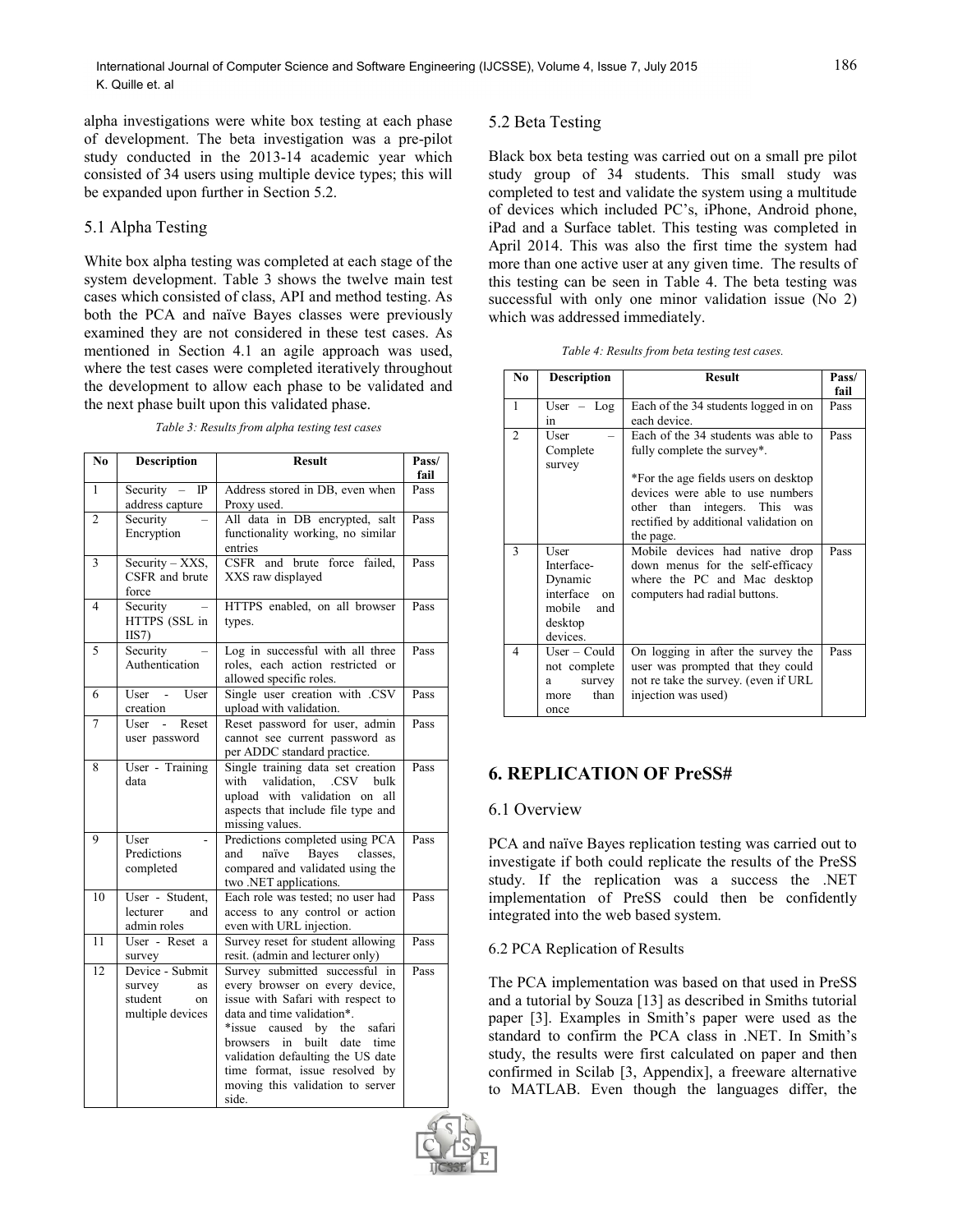calculations/pre-steps and most importantly the results that Smith computed, would be used to compare the accuracy of the PCA model developed. Souza's tutorial was based on the accord.NET framework and he was able to replicate the results of Smith. The aim was to replicate Smith's result and confirm the accuracy of the PCA class.

The developed system's results were compared with the results of Smith using the same input data. The results were replicated to the ninth decimal place as shown in Table 5. These results were identical to that of both Smith and Souza. With the results replicated, it was felt that the PCA model was statistically the same when using the .NET implementation. It was felt that a student's T-Test was not required to show statistical similarity in this case, as both results were identical.

*Table 5: The Results from Lindsay I Smith's study and from the Authors PCA system (.NET)*

| <b>PCA Results</b>     |                |  |  |
|------------------------|----------------|--|--|
| <b>Lindsay I Smith</b> | .NET System    |  |  |
| 0.827970186            | 0.827970186    |  |  |
| -1.777580325           | -1.777580325   |  |  |
| 0.992197494            | 0.992197494    |  |  |
| 0.274210416            | 0.274210416    |  |  |
| 1.675801419            | 1.675801419    |  |  |
| 0.912949103            | 0.912949103    |  |  |
| $-0.099109438$         | $-0.099109438$ |  |  |
| $-1.144572164$         | $-1.144572164$ |  |  |
| $-0.438046137$         | $-0.438046137$ |  |  |
| -1.223820555           | -1.223820555   |  |  |

#### 6.3 Naïve Bayes Replication of Results

Table 6 shows the naïve Bayes application (labelled .NET) and WEKA's prediction accuracies along with sensitivity (the true positive rate) and specificity (the true negative rate) [4]. Both systems used the PreSS study with all of the 102 data samples as the input and 10FCV to produce the results in Table 6.

*Table 6: Results from Naïve Bayes and WEKA applications using 10FCV on the PreSS study.*

| Application | <b>Sensitivity</b><br>$\frac{6}{9}$ | <b>Specificity</b><br>$\frac{0}{0}$ | Accuracy<br>$\frac{0}{0}$ |
|-------------|-------------------------------------|-------------------------------------|---------------------------|
| NET         | 81.53%                              | 78.38%                              | 80.39%                    |
| <b>WEKA</b> | 80.05%                              | 80.00%                              | 80.39%                    |

The results from Table 6 show that .NET had an accuracy of 80.39%, identical to the accuracy of WEKA. The equation for calculating accuracy is given by Eq. (2). A two tail T-Test for a binomial distribution was run to confirm both applications prediction accuracies were not statistically different as shown in Eq. (3). No significant statistical difference was found. The T-Test results with a 95% confidence level were:  $P_{(value)} = 1.0$  and a T  $_{(value)} =$ *0.0*, showing that the WEKA results were not statistically



different to the .NET results and that the null hypothesis was accepted. Sensitivity and specificity were also recorded as presented in Eq. (4) and Eq. (5), but as it was felt that sensitivity was the most important factor for PreSS# (inferring that correctly predicting a weak student is more significant and takes precedence over correctly predicting a strong student) this was the examined measure.

A T-Test was completed on sensitivity and specificity in both .NET and WEKA. The sensitivity between .NET and WEKA concluded with no statistically significant difference and the following result:  $P_{(value)} = 0.09$  and a T  $_{\text{(value)}}$  = 1.6. The specificity between .NET and WEKA concluded that there was a statistical difference with the following result:  $P_{\text{(value)}} = 0.006$  *and a T*  $_{\text{(value)}} = 2.81$  and this was investigated further with focus on the prediction (confidence) value associated with the true negative (TN) and false negative (FN) predictions. In both the .NET and WEKA system, each had one TN and one FN prediction that had a prediction value *P* close to the *0.5* threshold*.* This finding suggests that each system was not very confident with these specific predictions, and further research in this area may be required. Table 7 shows the breakdown of the predictions and associated *P* values.

*Table 7: Results from Naïve Bayes and WEKA applications using 10FCV on the PreSS study.*

| Application | TN - P value | <b>FN</b> - <b>P</b> value |
|-------------|--------------|----------------------------|
| NET         | 0.510        | 0 445                      |
| WEK 4       | ን 504        | ገ 517                      |

$$
Accuracy = \frac{(TP+TN)}{(TP+TN+FP+FN)}
$$
\n(2)

$$
\sigma = \sqrt{np(1-p)}\tag{3}
$$

Sensitivity = 
$$
\frac{TP}{TP+FN}
$$
 (4)

$$
Specificity = \frac{TN}{TN + FP}
$$
\n(5)

#### **7. CONCLUSIONS**

Computer science in Ireland has one the lowest non progression rate in first year of any honours degree discipline at 26% and also the lowest progression rate of first to fourth year [5]. At the same time computer science has the highest employment rate of final year graduates at 73% after the first nine months of completion [14]. It is acknowledged that the introductory programming module is one of the major contributing factors to the high dropout or failure rates. PreSS# is a completed functioning tool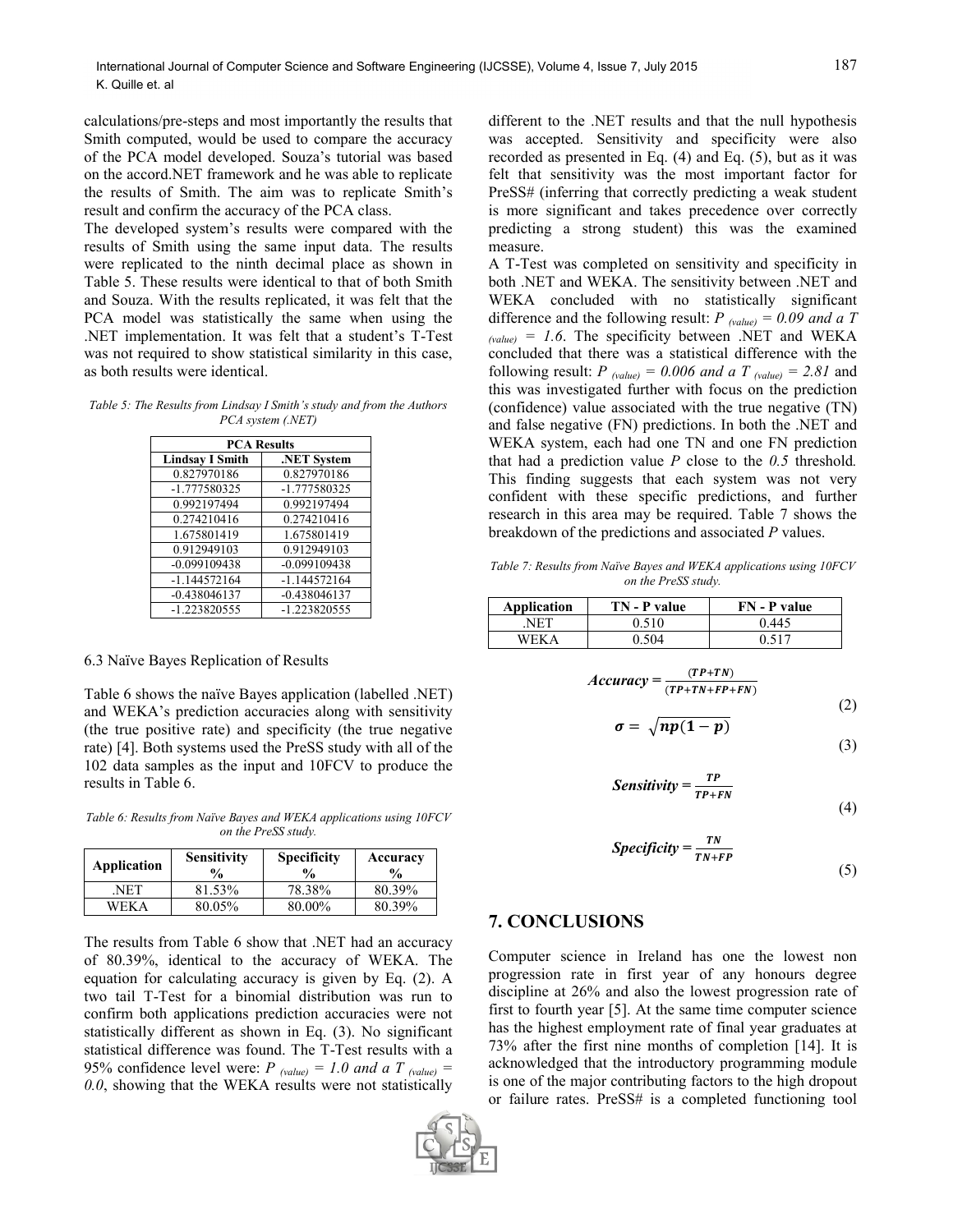that is ready to be integrated into the educational domain. This tool will be invaluable for the early detection of students who may be at risk of failing an introductory programming module. The tool may also expedite the development of educational methodologies, both for students who are likely to fail and for students who are likely to be very strong hence developing methodologies for differentiation. This differentiation and early detection of weak and strong students may lead to effective interventions that may be applied faster than current efforts, thus enabling students to possibly achieve at a higher rate than predicted and increasing the progression rates of computer science.

# **8. FUTURE WORK AND ENHANCEMENTS**

Currently lecturers cannot create users within the PreSS# system, this can only be done by a super-user and may be a requirement if the system is to scale up to large institutions or become software as a service (SaaS). During testing self-signed certificates were used for SSL in IIS. This is acceptable for alpha testing and maybe beta testing but secure signed certificates are needed for future use of the system. Currently teachers can see all students who are on the system; this is again acceptable if the system is going to be deployed on an institution by institution basis, but if SaaS were to be implemented, it would not be acceptable for one institution to access another institutions data and would need to be addressed. If this system was to be developed as SaaS, this has been factored in to the development of the current system, where each user is currently associated with an institution and a specific class within that institution.

Further research may be required in the area of the associated *P value* of each prediction, as it was found that the specificity was different between .NET and WEKA. The authors believe that the randomisation of the data in the pre-processing for 10FCV may have contributed to this, on the basis that the *P value* in each of the investigated cases was close to *0.5*, further research should be undertaken to investigate this fully. One final recommendation would be to use Bootstrapping to further develop the mobile responsive look and play. Bootstrapping is becoming a standard in mobile CSS and accompanying scripts and may enhance and modernise the system.

# **9. APPENDIX**

Rosenberg [2] self-esteem questionnaire modified to suit an introductory programming module as used in the PreSS study and Press#. Each question had four possible answers:

- 1. Strongly agree
- 2. Agree
- 3. Disagree
- 4. Strongly disagree
- Q1) On a whole I am satisfied with my programming progress?
- Q2) At times I think that I am no good at all at programming?
- Q3) I feel that I have a number of good programming qualities?
- Q4) I am able to complete programming items as well as most other students in my class?
- Q5) I feel that I do not have much programming ability to be proud of?
- Q6) I certainly feel useless at programming at times?
- Q7) I feel that I am a person of worth, at least on a plane with other programmers in my class?
- Q8) I wish I could have more respect for my programming ability?
- Q9) All in all, I am inclined to feel that I am a failure at programming?
- Q10) I take a positive attitude towards my programming ability?

# **REFERENCES**

- [1] S. Bergin, 2006, "A computational model to predict programming performance", Maynooth University PhD thesis.
- [2] M. Rosenberg, 1965, "Society and the adolescent selfimage", Princeton University Press.
- [3] L.I. Smith, 2002, "A tutorial on principal components analysis", http://kybele.psych.cornell.edu/l.pdf, Cornell University, Tutorial. accessed 12/6/2015.
- [4] I. Witten and E. Frank, 2005, "Data Mining: Practical Machine Learning Tools and Techniques", Morgan Kaufmann Publishers, second edition.
- [5] O. Mooney, V. Patterson, M. O' Connor and A. Chantler, 2010, "A study of progression in Irish higher education", Higher Education Authority, http://www.hea.ie/content/2010. accessed 18/06/2015.